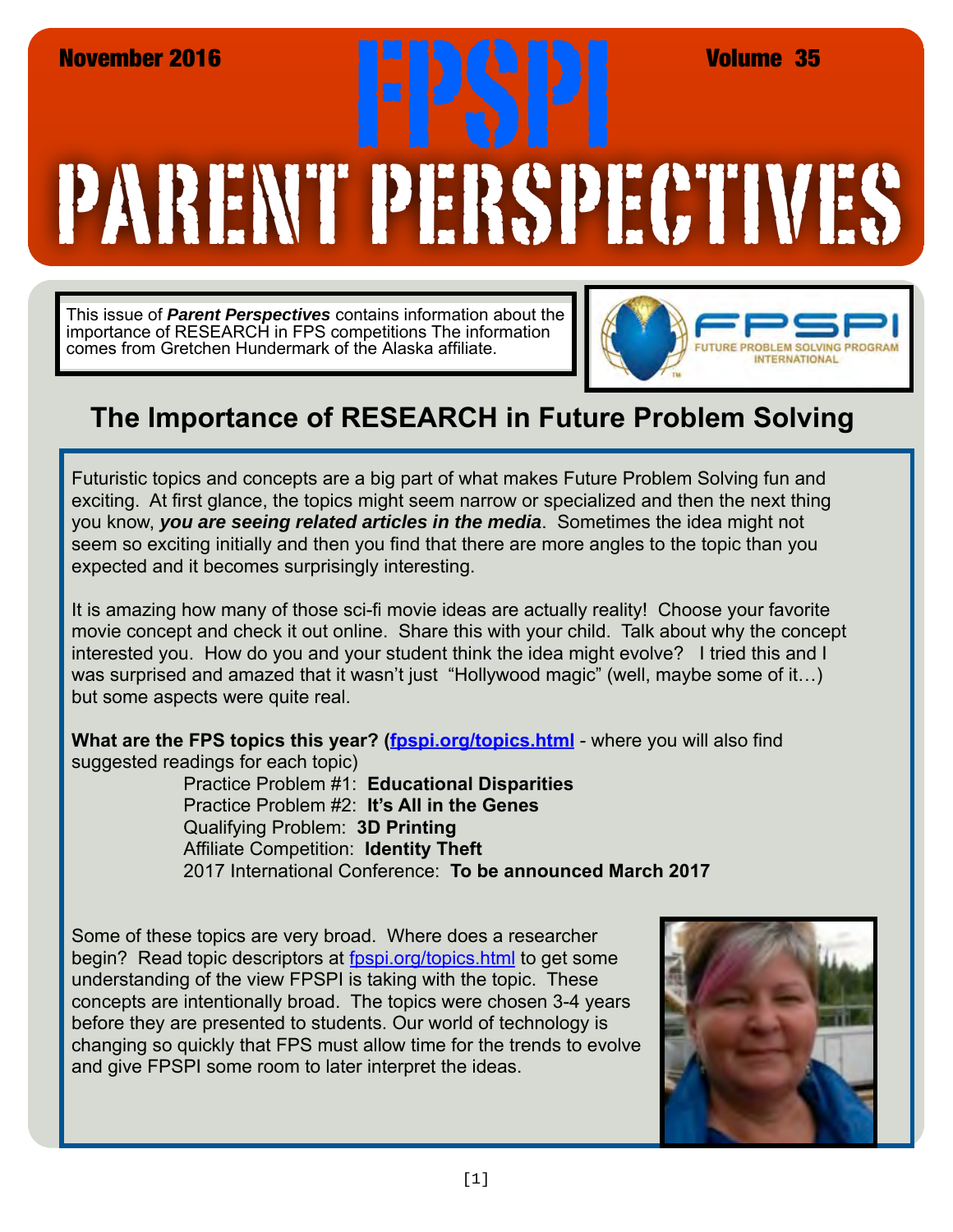Do you know an EXPERT who could help your student and his/her team to learn more about the topic? Can you help the teacher connect with this expert for a presentation or a field trip?

The internet is a treasure trove of research information for the critical thinker. As adults we understand that just because it is "printed online" doesn't make it true. We must provide students with tools to help them evaluate what they find. This is one of the most important tools that FPS can teach students. Some media sources are: TED Talks (my students love these), National Public Radio (some very informative stuff), newspapers (local, national and even more interesting…international).

Students only know and understand what they have experienced; they will find more insightful ideas if they can relate to the topic and storyline of the Future Scene. Don't rule out *anything* futuristic: read some fiction with your student or watch a movie. Although this may not be technically considered "research," doing this could get students excited about the topic and help them to think about "living" in the Future Scene. Help broaden their experience with stories and/or movies.

## **RESEARCH…**

- **R…**read all suggested readings and research articles!
- **E**…evaluate the facts, opinions and data!
- **S**…study all related material, vocabulary, and statistics!
- **E**…examine your teammates' research findings!
- **A**…always share important research facts with your team!
- **R**…read about the topic everyday!
- **C**…collect as many sources as possible!
- **H**…host research sessions to collaborate with your teammates!



## **You and your students can SUGGEST TOPICS at: [fpspi.orgTopicSubmission.html.](http://fpspi.org/TopicSubmission.html)  Creativity is always welcome!**

 **ALL competitors use research at IC!**  Pictured left is MAGIC competitor, Amrit, from Grapevine ,Texas. His MAGIC team placed second!